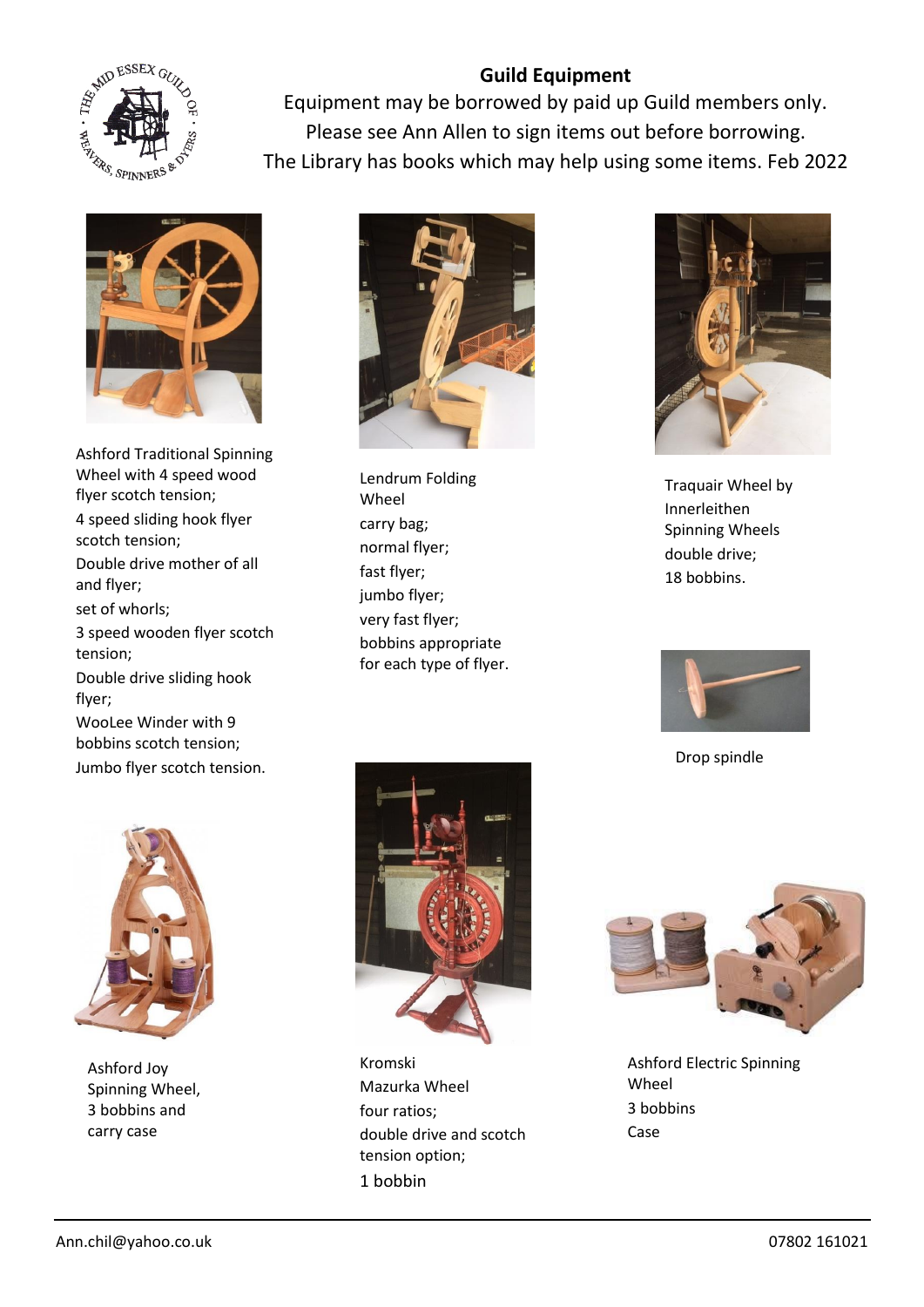



Equipment may be borrowed by paid up Guild members only. Please see Ann Allen to sign items out before borrowing. The Library has books which may help using some items.



Wool picker Mool combs and pad



Hand carders



36 point Drum carder by Louet – suitable for coarser fleece



72 point drum carder by Wingham Wool Company

![](_page_1_Picture_13.jpeg)

72 point drum carder by Classic

![](_page_1_Picture_15.jpeg)

Skein winder

![](_page_1_Picture_17.jpeg)

Niddy noddy

![](_page_1_Picture_19.jpeg)

Ball winder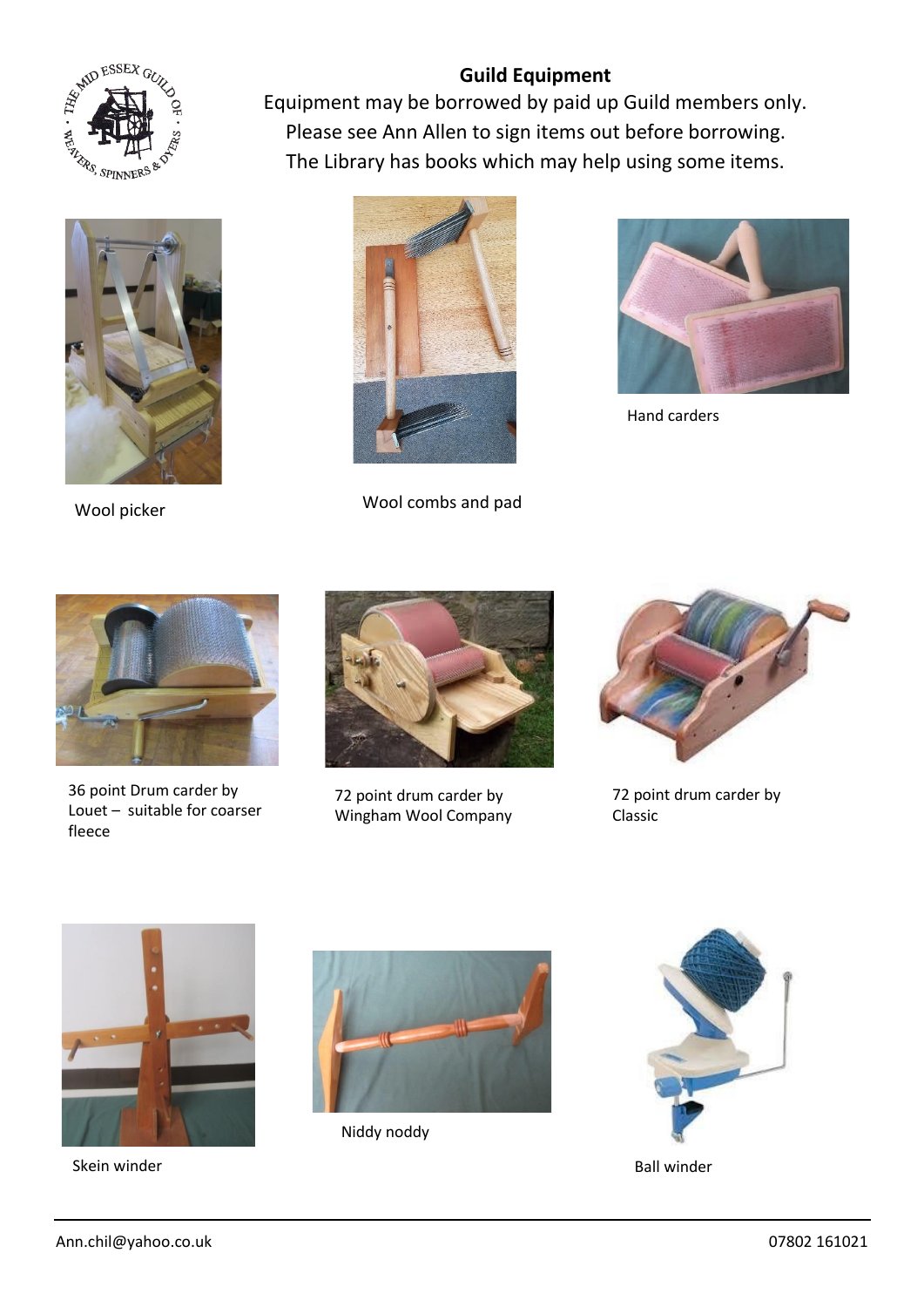![](_page_2_Picture_0.jpeg)

Equipment may be borrowed by paid up Guild members only. Please see Ann Allen to sign items out before borrowing. The Library has books which may help using some items.

![](_page_2_Picture_3.jpeg)

18cm/7" Square weaving frame

![](_page_2_Picture_5.jpeg)

9.5cm /4" Small square weaving frame  $L_1$  may  $L_2$  with using  $L_1$  may help with  $L_2$ 

![](_page_2_Picture_7.jpeg)

25cm /10" (long edge) Triangular weaving frame

![](_page_2_Picture_9.jpeg)

30cm/12" (long diagonal) Diamond weaving frame

![](_page_2_Picture_11.jpeg)

![](_page_2_Picture_13.jpeg)

![](_page_2_Picture_14.jpeg)

Boxed oblong weaving

![](_page_2_Picture_16.jpeg)

15cm/6" Weavette frame and pattern book

![](_page_2_Picture_18.jpeg)

Wooden knitting loom

![](_page_2_Picture_20.jpeg)

60cm/24" Peg loom – useful for weaving with fleece and yarn

![](_page_2_Picture_22.jpeg)

Embroidery frames

![](_page_2_Picture_24.jpeg)

Plastic mini looms - 2 each square of 5.5cm/2.5"; 7.5cm/3"; 10cm/4". 2 round 7.5cm/3" diameter

![](_page_2_Picture_26.jpeg)

Cord winder – only for use at meetings Saori Sakiori cutter **Cord Warious kumihimo looms** 

![](_page_2_Picture_28.jpeg)

Saori Sakiori cutter

![](_page_2_Picture_30.jpeg)